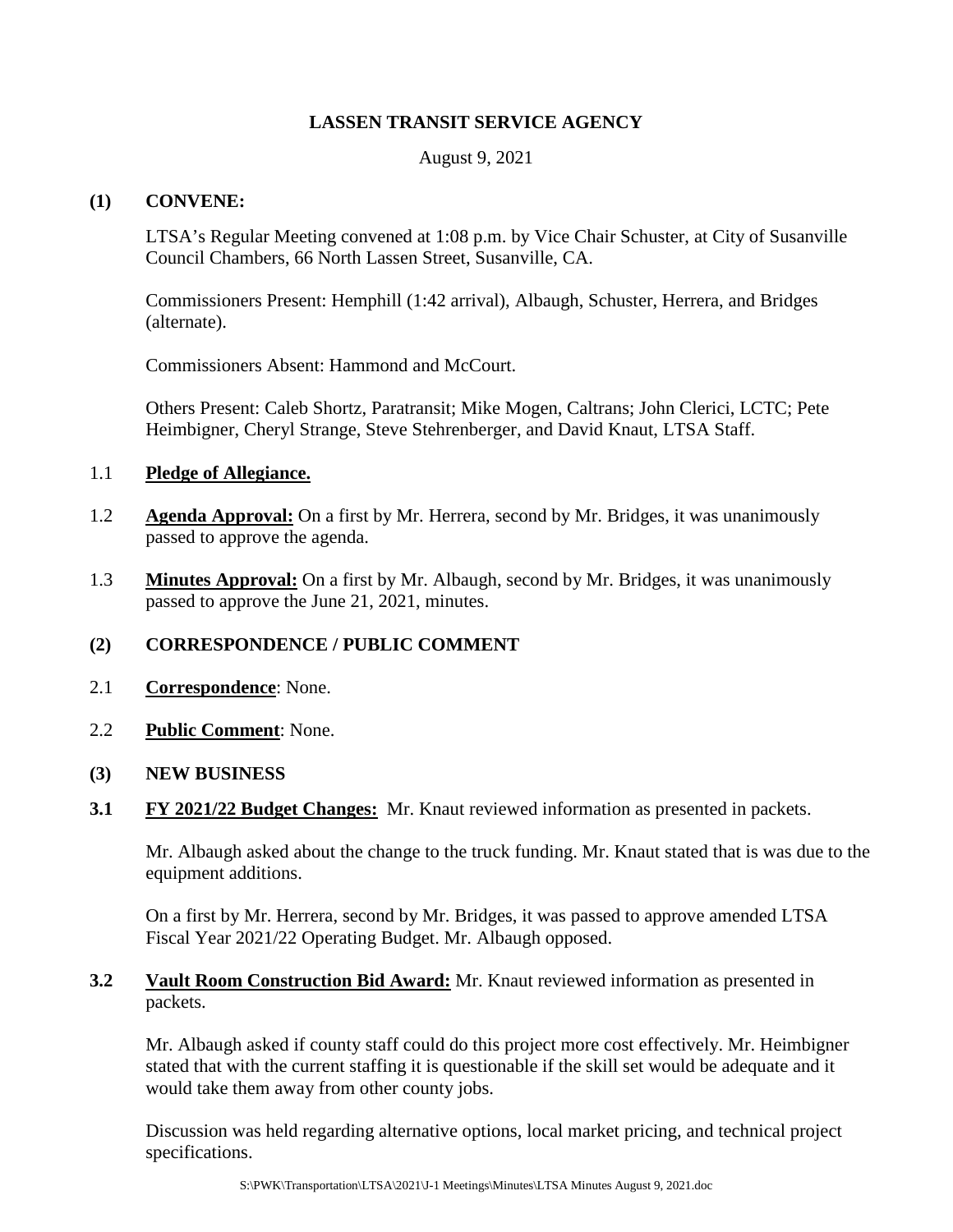On a first by Mr. Bridges, second by Mr. Herrera, it was unanimously passed to approve the lowest qualified bidder, the meets all of the minimum requirements on the bid, and approve the Executive Director to sign all related contracts and documents.

**3.3 State of Good Repair Program:** Mr. Knaut reviewed information as presented in packets.

Mr. Albaugh asked about the high cost. Mr. Knaut stated that some of the pricing is for delivery.

On a first by Mr. Bridges, second by Mr. Herrera, it was unanimously approved to adopt Resolution 21-004, approving the project list for the 2021/22 cycle of State of Good Repair Program.

## **3.4 Operating Services Performance Reports:** Mr. Knaut reviewed information as presented in packets.

Mr. Albaugh asked how Big Valley 50 Plus drivers are audited. Mr. Knaut responded that their driver is not an employee of LTSA, so it would be up to them to monitor their employees, but that Big Valley 50 Plus provides reports for audit. Mr. Heimbigner said they would follow up with them to make sure they are aware of driver complaints.

**3.5 Fare Waiver During Emergency:** Mr. Knaut reviewed information as provided in packets.

Discussion was held confirming that fuel is available during power outages, and how many people used emergency evacuation services.

Direction was given to seek State and Federal reimbursement for waivers issued.

On a fist by Mr. Albaugh, second by Mr. Bridges, it was passed to approve to waive fares during emergency, and to seek Office of Emergency Services reimbursement for any fees waived.

# **(4) OTHER BUSINESS**

# 4.1 **Reports by Executive Director and Staff:** None.

4.2 **Report by Lassen Rural Bus Manager/Staff:** Mr. Schortz reported on the following areas of LRB operations and activity:

Mr. Schortz was pleased to report on the readiness and participation of his employees to help during evacuations. He said that multiple agency communication provided effective services to get evacuees to safety, and that they will continue working hard to refine emergency operations.

- Report on LRB activity
- Report of maintenance activity of the LRB fleet
- Report on condition of the fleet vehicle HVAC systems

Members of the agency and LTSA staff expressed appreciation for excellent service above expectations from Mr. Schortz and his staff.